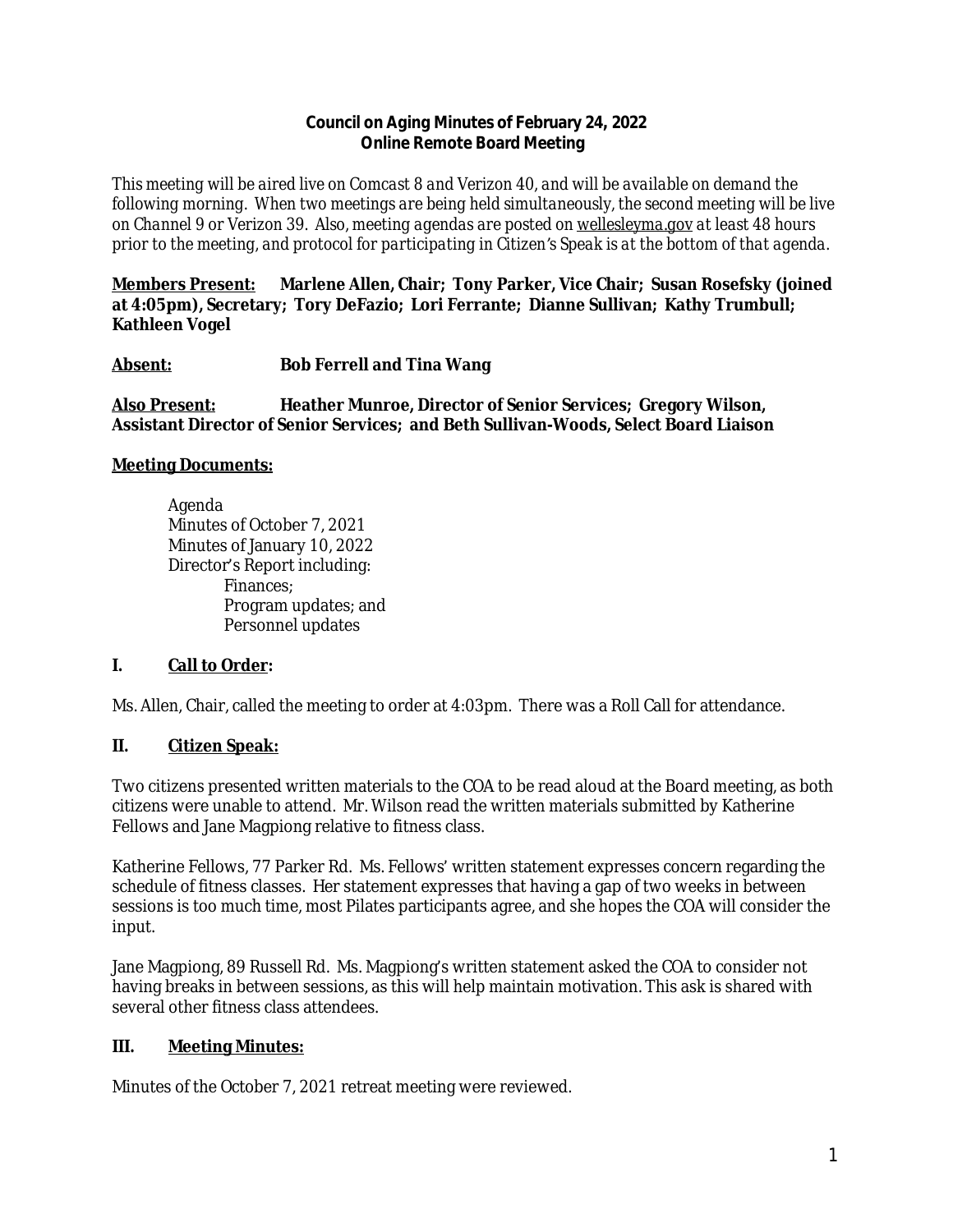**A motion was made by Tony Parker and seconded by Kathy Trumbull to accept the minutes of the October 7, 2021 meeting. In a Roll Call vote by Members Present named above, the motion passed, 7-0-1 (Dianne Sullivan abstained).**

Minutes of the January 10, 2022 meeting were reviewed. The only correction identified is the title, which should read "January 10, 2022" instead of October 21, 2021.

### **A motion was made by Tony Parker and seconded by Kathy Trumbull to accept the minutes of the January 10, 2022 meeting. In a Roll Call vote by Members Present named above, the motion passed unanimously, 7-0-1 (Dianne Sullivan abstained).**

Minutes of the January 20, 2022 meeting were skipped, and they will be reviewed at the next Board meeting.

## **IV. Director's Report:**

Highlights of the report included:

- · Finances;
- · Programming; and
- · Personnel updates

## **A. Finances**

#### I. FY22 Gift Acceptance

A donation of \$136.00 was made by the Friends of the Wellesley Council on Aging (FWCOA) for January 2022 subsidized lunches.

A donation of \$253.35 was made by the FWCOA for January 2022 subsidized coffee supplies.

A donation of \$510.00 was made by the Simons Fund for January 2022 free lunches.

A donation of \$10,000 was made by the Campana Fund as the sixth installment.

A Mindful Subscription was donated by Lisa Campbell.

Four puzzles were donated by Ann Tower.

Two historical Wellesley map prints were donated by Mary Bowers.

### **A motion was made by Kathleen Vogel and seconded by Lori Ferrante to accept all abovementioned monetary and nonmonetary gifts given to the COA. In a Roll Call vote by Members Present named above, the motion passed unanimously, 8-0.**

### **B. Programming**

Ms. Munroe highlighted that March and April registration went well and that library tours will occur next week. These are in-person, with one virtual tour offered on March 28<sup>th</sup>. Additionally, Ms. Munroe informed the Board that the COA will offer some pop-up Pilates classes next week and in April, and these classes are considered part of pilot programming. If these classes are wellreceived, the COA will try this with other fitness classes.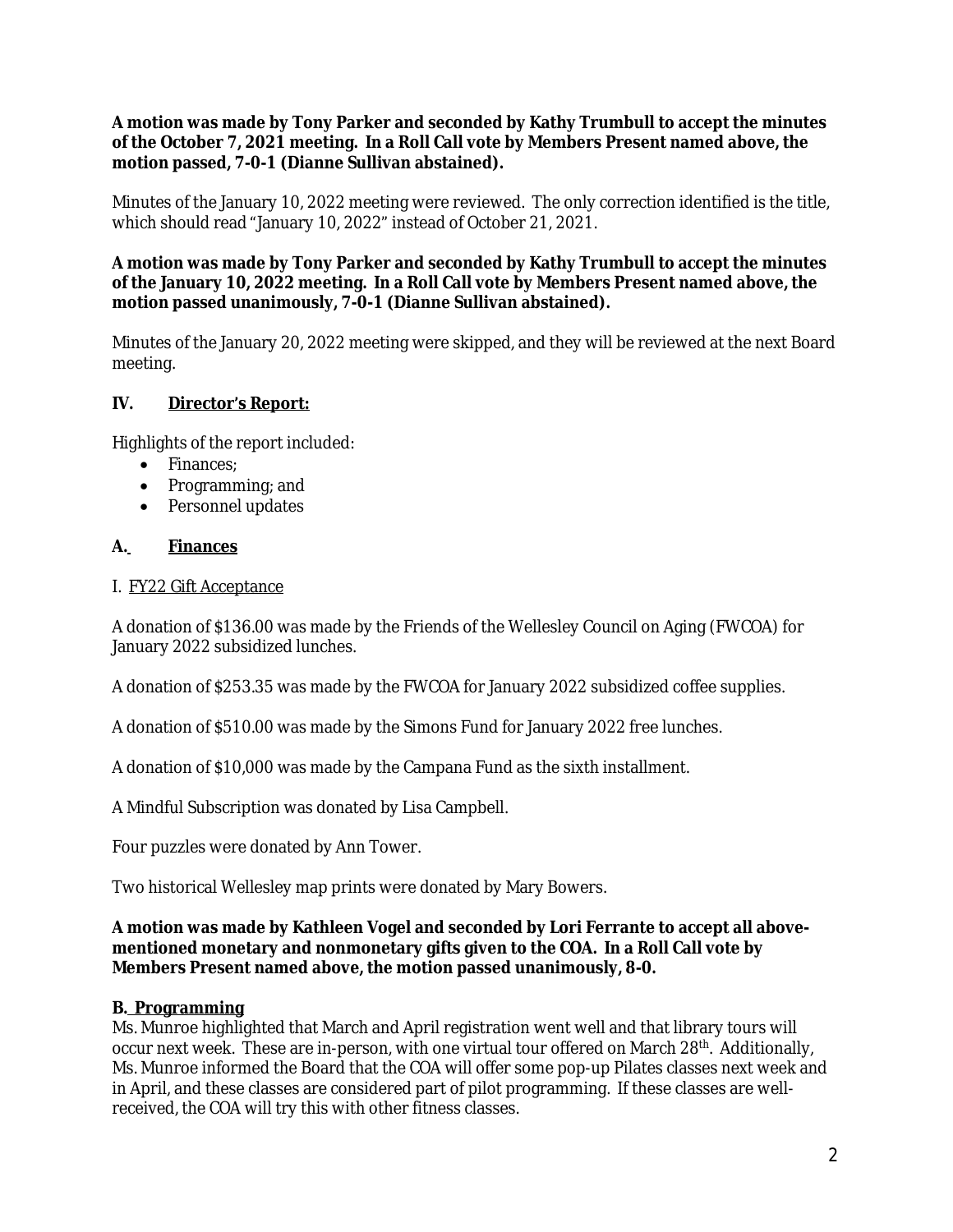# **C. Personnel**

Ms. Munroe informed the Board the current Departmental Assistant, Bev Wax, resigned earlier this month. The position was posted, and Ms. Munroe and Mr. Wilson worked with Ms. Rosefsky and Human Resources during the interview process. A strong candidate was identified who would possibly start mid-March, and more details will come when the candidate accepts the position.

During discussion, Ms. Vogel asked if the instructor teaching the pop up classes will be paid, and Ms. Munroe clarified that the instructor will be paid from the Pilot fund, and the classes will be free to participants. Ms. Vogel asked about finding out if other class participants would like additional sessions and if the COA could accommodate. Ms. Munroe clarified that a survey was launched, and the feedback and implications for the next fiscal year will be discussed at the next COA Board meeting.

It was clarified that in the program highlights section of the director's report, the number of yoga participants for the Pilot yoga class is likely an average of 10 participants per week, and Ms. Munroe will clarify at the next meeting. Additionally, the question was raised regarding the financial success of the Pilot programs, and it was clarified that this will be addressed in the financial report at the next Board meeting.

Ms. Sullivan asked about lunch deliveries, and it was clarified that the COA only delivers lunches on Wednesdays to homebound residents, and Kate Burnham, as the COA's Social Worker, validates that those receiving deliveries are homebound. This was implemented at the beginning of January after Mr. Wilson and Ms. Allen had a conversation about the delivery program.

Ms. Sullivan asked for clarification on the transportation statistics and if the number of trips per month reflects round trips or not. During discussion, Ms. Munroe clarified that the statistics are provided to the COA by the MetroWest Regional Transit Authority (MWRTA), the number of trips has been increasing over time, and that the bus drivers work as needed when there are rides. The discussion will continue at a later time, and the COA will keep an eye on these statistics.

## *Review of Health and Human Services Administrator Job Description*

Ms. Munroe presented the Health and Human Services Administrator (HHSA) job description for review and summarized that Human Resources mostly edited the description based on a required position description form. The draft red-lined version of the description was previously sent to the Board, and most of the current edits are from Human Resources based on the questionnaire submitted to HR. Ms. Munroe asked the Board for approval of the current edits for submission to the HR Board for scoring approval.

During Discussion, the following edits were identified:

- · On page two under "Principal Activities to Attain Accountability Objectives" item three, the Elder Abuse component of the job description should be re-added;
- · On page one under "Nature of the Position," "Council" should be replaced with "Board of Directors";
- · On page two under "Principal Activities to Attain Accountability Objectives" item four, the reference to client assessments should be the first item in the section; and
- · On page two under "Principal Activities to Attain Accountability Objectives" item five, "food stamps" should read, "SNAP (food stamps)."

It was also clarified that the "Nature of Position" section is essentially a "boiler plate" template for all COA job descriptions that cannot be significantly altered. During further discussion, it was clarified that Ms. Allen will provide further edits for grammar, the COA will keep the qualifications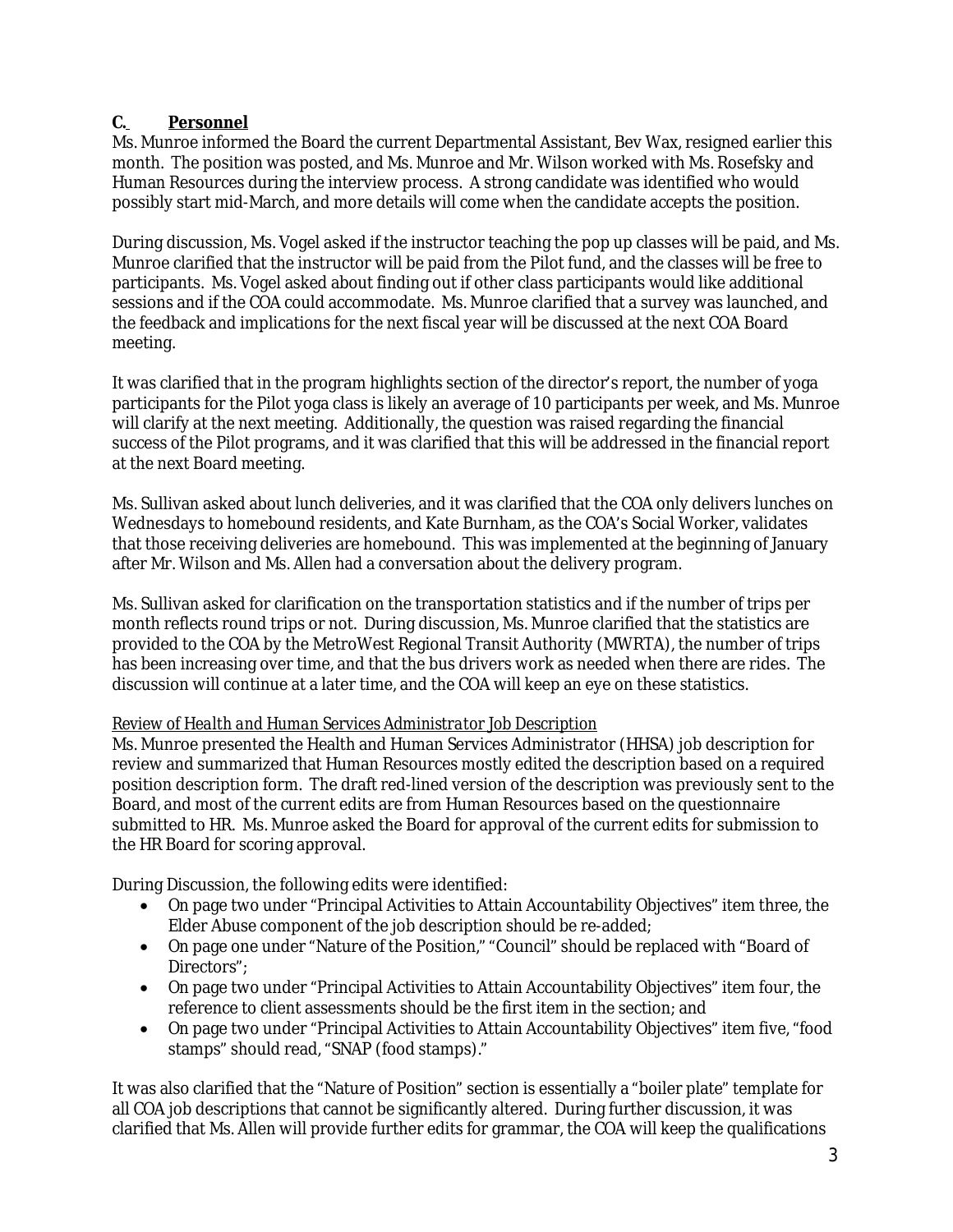as-is, and the "Minimum Qualifications" verbiage regarding owning a vehicle is language from HR directly. Additionally, it was clarified that the current HHSA already had the LCSW credentials when she started working in the position.

## **A motion was made by Kathleen Vogel and Seconded by Tony Parker to accept the draft HHSA job description as edited. In a Roll Call vote by Members Present, the motion passed unanimously 8-0.**

# **V. Vaccine Policy**

Ms. Allen explained that the Board spoke with the Town's legal advisors and discovered that the Board has the authority to impose a vaccine requirement for patrons, instructors, and volunteers to participate in COA programs. After creating a draft policy and receiving feedback from the Board of Health, the COA Board is holding a public hearing at this meeting to hear from citizens regarding the proposed draft vaccination policy. Ms. Allen opened the public hearing at 4:45pm, read the written policy aloud, and stated that participants had three minutes to speak each, and the Board would not respond to the comments.

Elizabeth Szabo, 5 Bryn Mawr Rd. Ms. Szabo asked why the restrictions are happing now, especially as restrictions around the pandemic are loosening up. Additionally, Ms. Szabo noted that the COA has been running programs and events with food and larger numbers of participants.

Anita Rossiter, 23 Crestwood Dr. Ms. Rossiter said that older adults are more vulnerable to COVI-19, and with seniors that have additional conditions, this policy might be beneficial for them. Ms. Rossiter referenced events she has attended where she was masked and provided proof of vaccination, and she explained that vaccinating more people will help end the pandemic, reiterating the safety of available vaccines.

Sarah Jane Green, 8 Wedgewood Rd. Ms. Green said that the policy does not have an end date. Additionally, she noted that the policy does not mention masks, and it seems contradictory to require vaccination and then hold food programs without masks. Ms. Green explained that she received her vaccinations, but not a booster, meaning she will not be able to return in person and does not enjoy that thought. She advised that the policy needs further adjustment and requested the Board remove the booster component and add an end date.

Imadiel Ariel, 509A Washington St. Ms. Ariel agreed with the points raised by Ms. Rossiter, saw no issue with not having an end date for the policy, thought it might be difficult to include a mask policy, and felt that the proposed policy would help promote safety during food programs. Ms. Ariel also said that information is changing, and while the policy is a little late, she thinks it is better than never and is in support. She also asked if there is a way to use technology to streamline the administration process to reduce the repeated showing of cards.

Joan Simmons, 41 River St, Apt. B2. Ms. Simmons expressed concern as to why this policy is being implemented so late, as no other places in the area are doing this. Ms. Simmons felt that she would not have the opportunity to use the COA as she has for ten years. She suggested if not having a vaccination card, maybe seniors could sign a form or go through a line of symptoms, attesting they do not have any. She reiterated her concern for the policy and asked what would happen to her if the mandate passes.

## **B. Policy Feedback Review**

Ms. Munroe presented the survey results of the vaccination requirement questionnaire. After examining question ten of the survey, results indicated a higher percentage of responses in support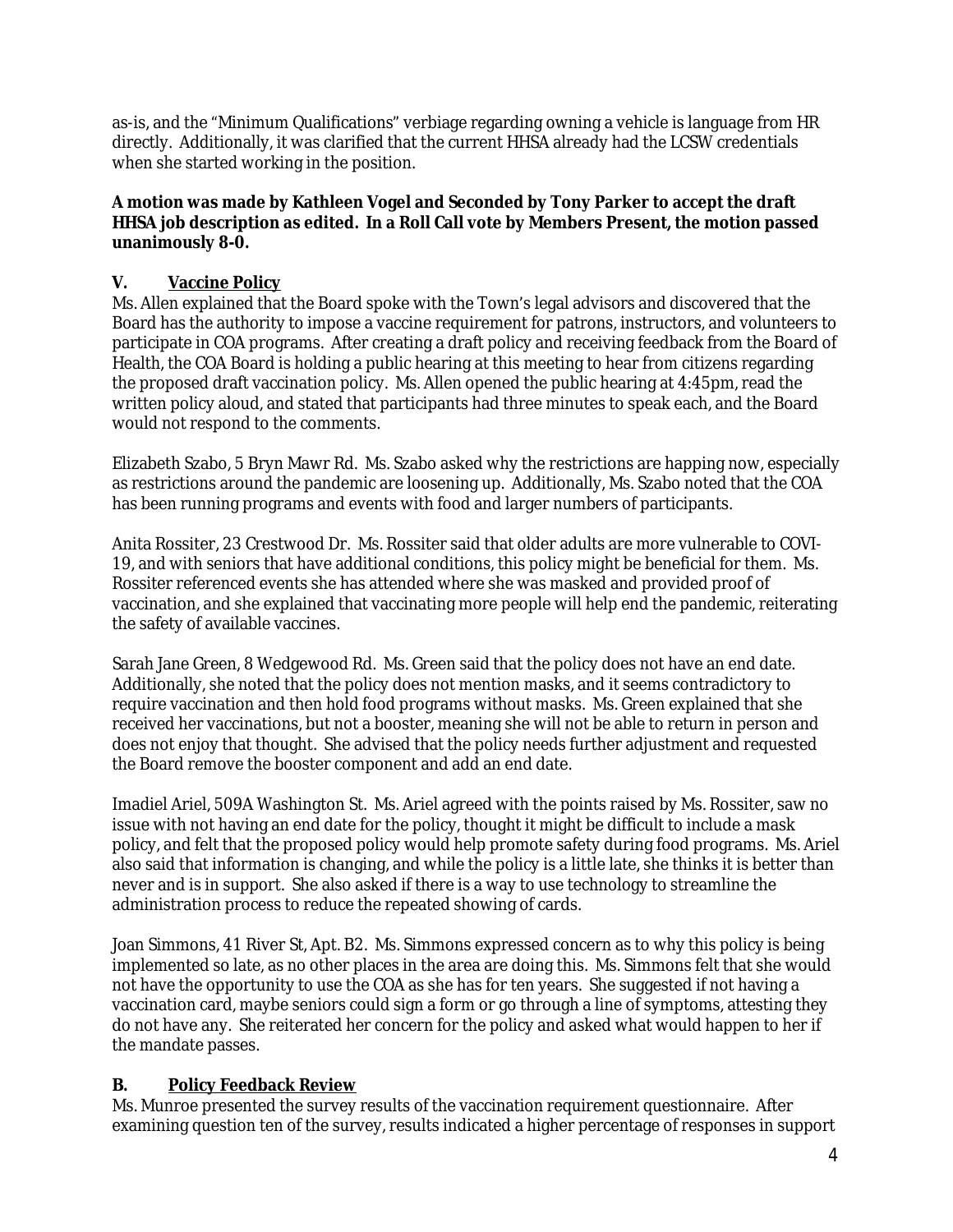of the policy. Ms. Allen clarified that the policy includes a health exemption, clarified that transportation and social work services do not require vaccinations, and clarified that the policy would be in effect while there is still a health emergency.

Ms. Sullivan Woods explained that the Select Board has not weighed in on this policy and always relies on the Board of Health for health-related policies. She also explained that Executive Director Meghan Jop and Community and Public Health Director Leonard Izzo spoke with Mr. Wilson; they explained the importance of consistency among various resident services and concern about one set of services having different requirements from other departments. Ms. Sullivan Woods also relayed that the Town is operating at the advice of the Health Department. Efforts are shifting towards education over mandating, and the Town mask mandate is being lifted effective March 7. **(Left meeting at 5:13pm).**

Discussion among the Board ensued. Ms. Sullivan pointed out that the COA can collaborate with the Health department on vaccination clinics. The current policy draft implies that about 70 percent of seniors (taken from the most recent data provided by the State) would not be able to attend the COA, as they do not yet have booster shots. Additionally, the COA could provide transportation to a clinic, and Ms. Sullivan reminded the Board that they were advised by the Board of Health that the policy language should be less "legal" sounding.

Ms. Vogel explained that she tested positive for COVID-19 this week and was concerned that she could have passed it to other Board members without realizing it had she not been masked. She expressed concern about lifting the mask mandate and asked if the COA staff would notify patrons if a senior attending class tested positive. She does not want to create a false sense of security. Ms. Allen clarified that the current draft of the policy does not include a mask mandate since the Town just announced they would rescind their mask mandate. It was also clarified that even if the Town mask mandate is lifted, a strong recommendation does not have to go away.

Ms. Ferrante was asked to provide an update on the health emergency. She informed the Board that as far as she is aware, the Governor is loosening restrictions, and municipalities are operating as they see fit. Ms. Ferrante highlighted the importance of monitoring local metrics and would not feel comfortable removing masks unless the positive test rate is below 5 percent. She also applauded the efforts of the Board of Health but reiterated that the COA is meeting the needs of a vulnerable population and that vaccines provide better protection. Additionally, Ms. Ferrante explained that even if the policy is coming out now, it's better to move forward with health and safety protection in mind. Another point was raised that test case metrics are impacted because athome test kits are not trackable, and a better method of tracking is through waste water testing.

Mr. Parker expressed concern on both sides. He explained the importance of monitoring the situation as it continues to unfold and will reluctantly vote to move this policy forward. Ms. Trumbull expressed that she does not wish this policy to replace mask usage and expressed concern for the policy not applying to all services, such as social services and transportation services, as well as other events such as voting. Ms. Allen responded, explaining that the policy is not meant to exclude important services, but rather to offer better protection for seniors gathering together for programs and activities at the Tolles Parsons Center. Ms. Allen also clarified that this policy is not a building policy, but rather a policy centered on COA programming.

Ms. Allen also presented her perspectives, which include not wanting to turn away seniors that wish to come into the building as well as bringing in those who agree with the policy. Ms. Trumbull explained that based on the survey results, almost 20 percent of respondents do not agree with the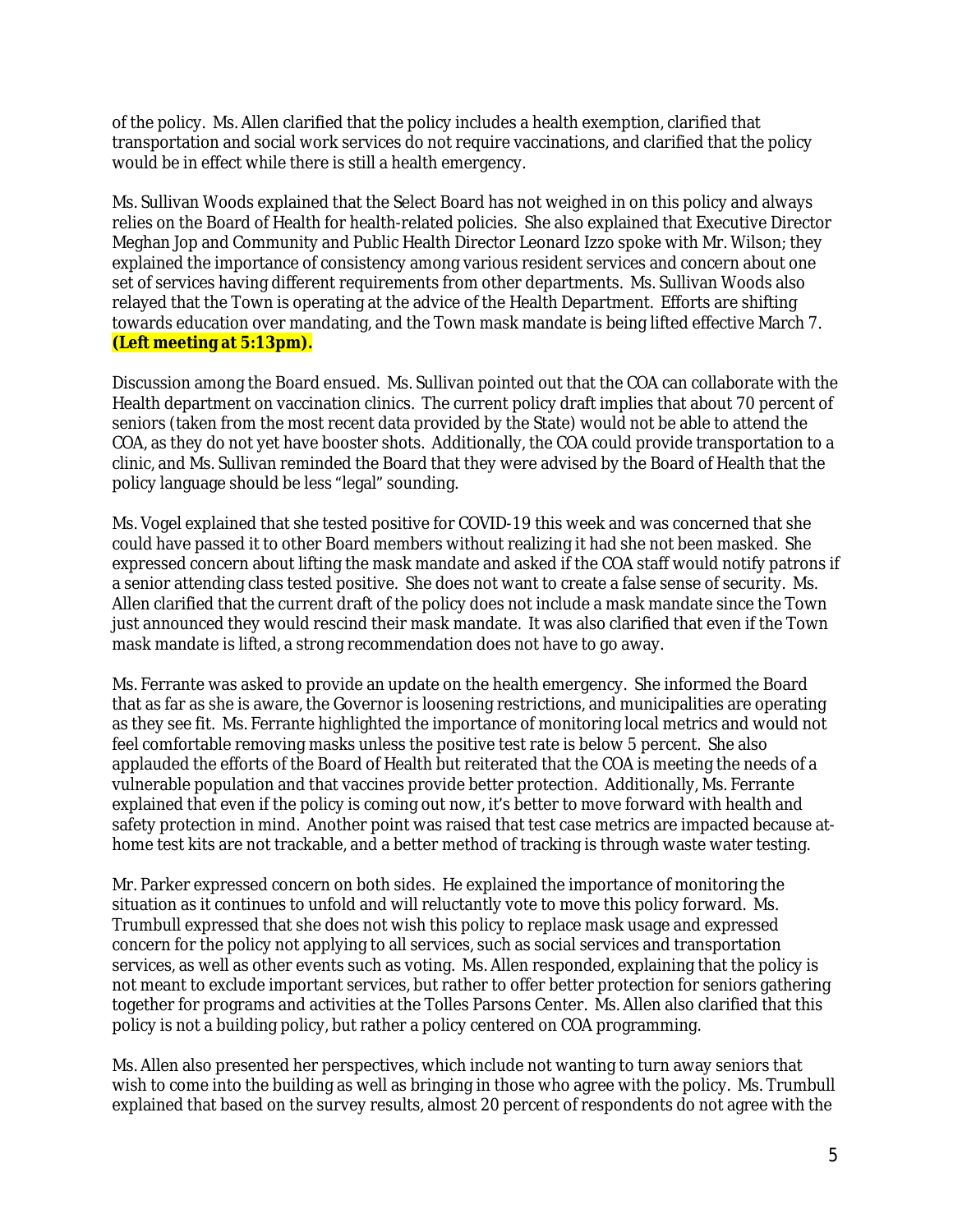policy. She expressed a need to acknowledge that they are part of the population the COA represents, and she advised that the COA have a plan to address concerns that arise.

Mr. DeFazio explained that he thinks the policy is well-intentioned, but he still has reservations surrounding enforcement and how the policy would affect patrons. Additionally, Mr. DeFazio expressed concern about approval from the Select Board, advising that the COA should be cautious and not implement the policy at this time.

Ms. Munroe presented two possible options for administering and enforcing the policy. One option includes showing a vaccination card every time someone enters the building, and the other option includes showing a vaccination card once and then putting a sticker on the senior's key tag. There is also an option for vaccinated individuals to sign an attestation policy if they forget their card. It was clarified that using current software to track this is not possible at this time, current volunteers are not comfortable enforcing the policy. Ms. Munroe also expressed concern about handling people who would be turned away.

Ms. Trumbull asked if it was possible to hold an information event with the Health Department providing vaccine data and education coupled with a vaccine clinic instead of pursuing the policy. Ms. Allen explained that she thinks the policy would draw people back into the building knowing they are entering a safer environment. Additionally, Ms. Allen also supported keeping masks.

Ms. Vogel asked three questions pertaining to when the policy will end, continuing the mask mandate, and if patrons will be notified of a positive case at the TPC. Mr. Parker agreed with the questions raised by Ms. Vogel, and he thought that providing education and vaccination clinics could be more important than the policy itself. Additionally, Mr. Parker supported notifying patrons if there is a positive case identified at the TPC.

During further discussion, it was clarified that the Health Department had been in charge of contact tracing until recently, and no positive cases were identified before July 1, 2021. After July 1, if any cases were identified, the COA would work with the Health Department directly to determine what action would be needed. It was clarified that none of the positive cases identified resulted in close contact with patrons in the TPC. Concerns were raised regarding procedures followed when two volunteers previously tested positive at the TPC. It was clarified that the COA worked directly with the Health Department and followed all recommendations, and since the volunteers were determined to not have any close contact with patrons, there was no need for contact tracing or further notification. Concerns were also raised about having staff be responsible for tracing and notification in the event of a positive case at the TPC given the administrative burden.

Ms. Allen redirected the discussion to the proposed policy and asked the Board to consider if the policy draft overall is beneficial for the COA or not and to consider mask implications. It was clarified that the policy would be open-ended and could end when the health emergency is lifted.

Mr. DeFazio asked if the Board should postpone voting until more details about the policy are ironed out, and it was determined that the Board should not wait to vote. Ms. Sullivan thinks we should wait and be more clear about what we are voting for, and there are loop holes for bus passengers. Who ensures they don't enter building? There is no definition of medical professional and manager. Who reviews and approves exemptions?

Ms. Vogel asked about notifying MWRTA about the requirement for patrons going to the COA to be vaccinated. These are questions we may need to flesh out.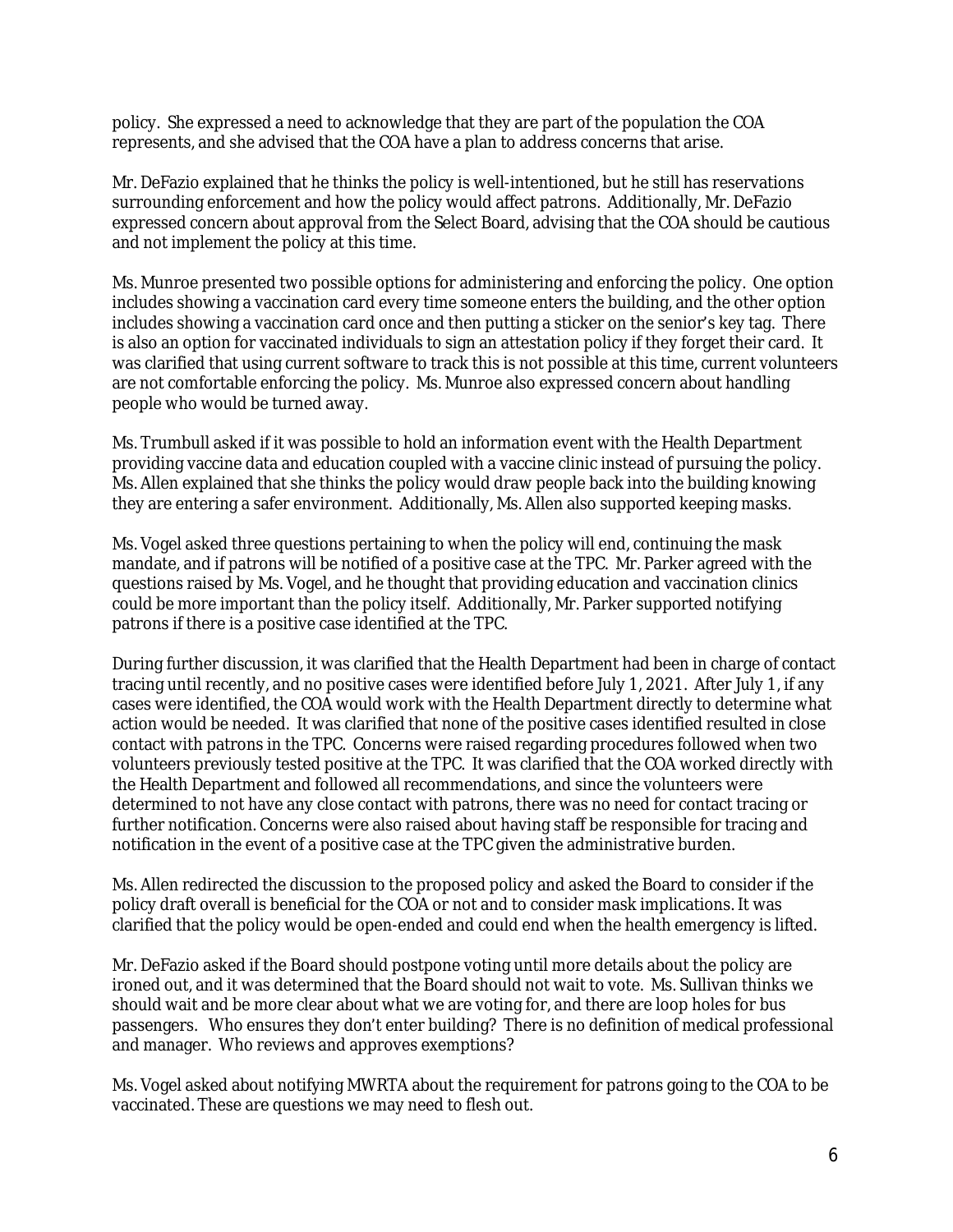Ms. Allen said this requirement is meant to be broad but not draconian nor can it be foolproof. We should move forward with it and deal with things as they come along., or take a pass. There is no need to wait another month to vote. If a vote doesn't pass, we won't go forward. If a new variant arises we could always revisit the issue.

Mr. Parker emphasized that regardless of the outcome, we should work with BOH.

Ms. Sullivan asked if we can work with the Board of Health on getting vaccines right away. Ms. Munroe said they can help, but there needs to be enough interest before Health will order the vaccines and boosters.

Ms. Rosefsky mentioned that seniors can choose to go to the Board of Health for boosters. Wastewater metrics are looking good, but this requirement would make a statement of what we are trying to do for the patrons. Implementation and contacting and monitoring are not easy.

Ms. Sullivan stated that we don't need to contact trace, but just notify people if there's an exposure. We cannot provide total security. We can only make statements or requirements to make the area optimal for seniors. It will be imperfect, but we would be doing what we could do to help them.

Ms. Allen called for a vote on the vaccine requirement. Ms. Trumbull asked if the motion would include masks. Ms. Allen suggested a motion could be amended to also retain the mask usage now in place but due to expire March 7<sup>th</sup>.

## **Motion by Kathy Trumbull to adopt the Vaccine Requirement for patrons of the TPC effective March 2 nd .**

**An amendment to the motion was moved by Kathy Trumbull and seconded by Tony Parker to add a Mask Requirement effective March 7th (when the Mask Mandate is scheduled to end). In a roll call vote by the Members Present, the motion passed unanimously 8 to 0.**

**The motion was made by Kathy Trumbull and seconded by Susan Rosefsky to adopt the Covid-19 Vaccine Requirement effective March 2nd and a Mask Requirement effective March 7 th for attendance at COA Functions and Programming. In a Roll Call vote of the Members Present, the motion passed 6 to 2 with Tory DeFazio and Kathleen Vogel voting no.**

Ms. Allen skipped the agenda item on COA Goals due to the time constraint.

## **VII. Update on Capital Request for a - Kitchen Study**

Ms. Allen summarized for the public that the \$30,000 capital budget request for a study of reconfiguration options for the kitchen to obtain a license and the \$20,000 capital budget request for a study to improve safety and design of the front entrance were both denied by the Select Board. However, the Select Board has offered to add \$25,000 to the FY23 FMD budget for FMD to manage the study of the kitchen, hopefully to result in a commercial kitchen.

### **VIII. Nominating Committee**

Ms. Vogel reported that she, Mr. Ferrell, and Ms. Rosefsky met to discuss the new, temporary covice chair position. After contacting eligible board members, they wish to nominate Kathy Trumbull to assume the co-vice chair role. Ms. Trumbull would be Co-Vice Chair through June 30th.